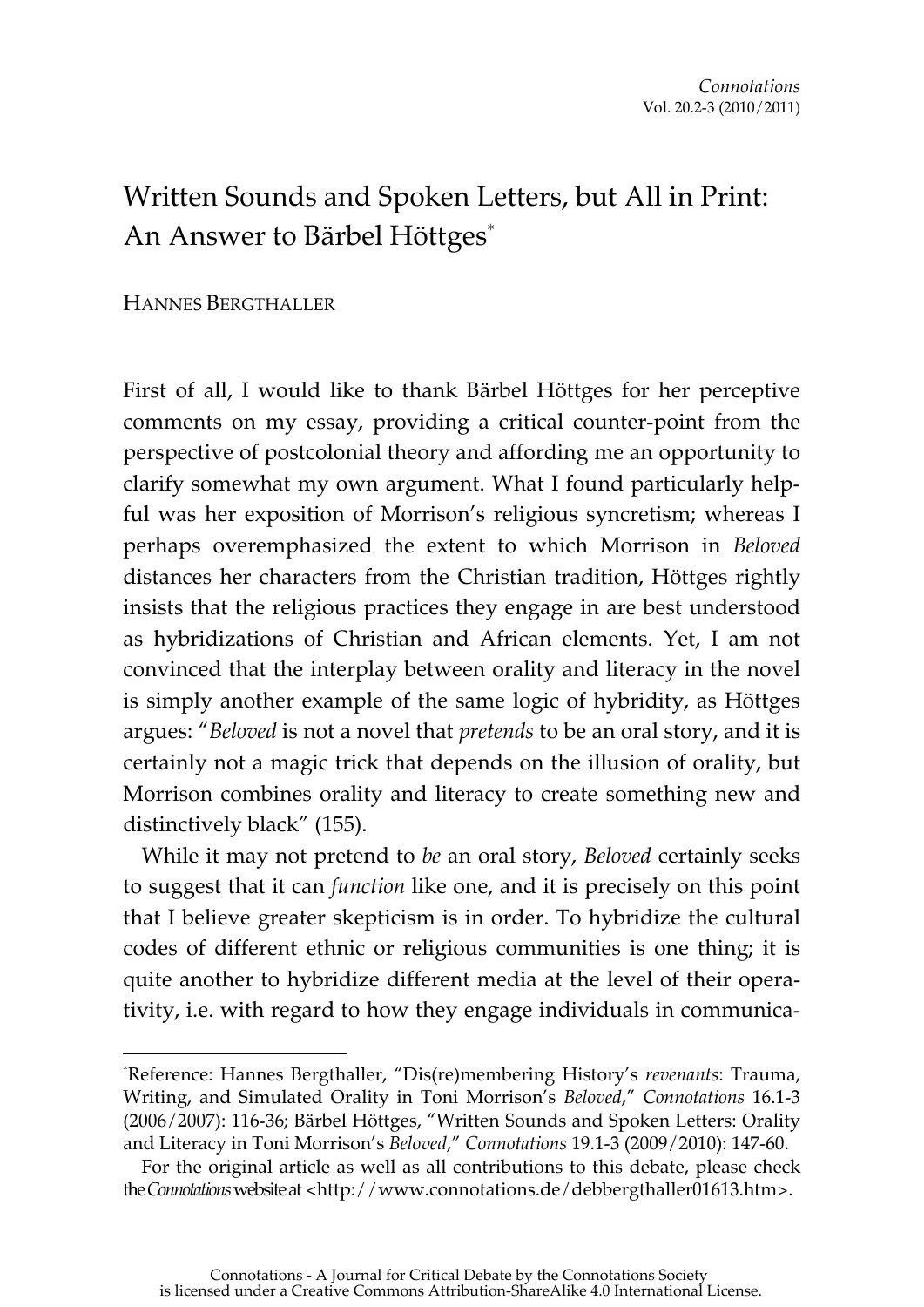tion. What is at issue is not the reproduction of certain stylistic features of orality within a written text—not the combination of the speech patterns of the Black vernacular with the conventions of 'white' literary discourse, which Henry Louis Gates has famously described as the distinctive feature of African American literature. *Beloved* undoubtedly furnishes a prime example of just such a "speakerly voice" (Gates 148), and Morrison's linguistic inventiveness in the creation of this literary idiom is perhaps one of the best measures of her achievement. However, this should not be taken to imply that one therefore needs to go along with the author's own account of how her texts are to be received by their proper audience. Morrison has often stressed that her fiction is meant to translate into the medium of print those participatory qualities which she sees as essential to African-American traditions: "antiphony, the group nature of art, its functionality, its improvisional nature, its relationship to audience performance, the critical voice which upholds tradition and communal values and which also provides occasion for an individual to transcend and/or defy group restrictions" ("Memory" 389).

Too many critics have taken such pronouncements at face value. By and large, they have accepted the idea that those features of Morrison's texts which reflect her effort to reproduce the participatory dimension of oral discourse somehow make them distinctly "black." Yet Morrison's description of how readers participate and co-create the meaning of a text by "filling in" the "spaces" prepared for them by the author ("Unspeakable Things" 157) are strikingly similar to Wolfgang Iser's notion of "spots of indeterminacy" which are constitutive to *any* act of reading. Morrison has invented a singularly effective and beautiful way of capturing in print the sound and pacing of the African-American vernacular (without ever resorting to the condescension of eye-dialect); what she has not (and could not have) achieved is a literary form which could constitute a community of speakers and listeners in a way significantly similar to that of oral discourse. To put the matter quite simply: to *read a description* of a mass, no matter in how impassioned a manner, is not the same as *participating* in a mass.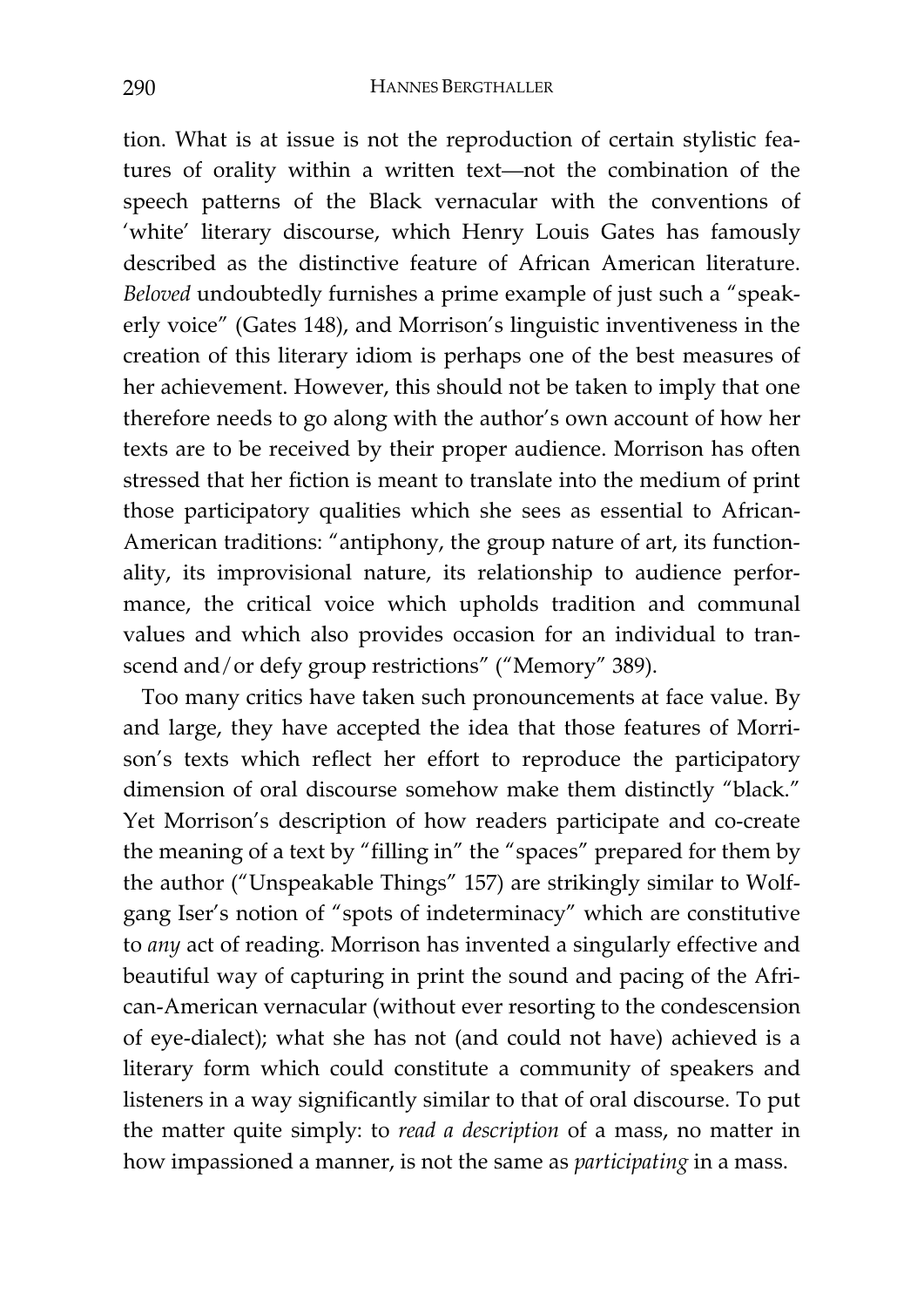This difference may appear too obvious to need pointing out, yet it is of particular saliency with regard to *Beloved* because so many critics have argued that the therapeutic, community-building function of oral narrative as described on the level of diegesis can and should be replicated in the experience of the reader—i.e., that story-telling heals and "re-members" not only the community formed by the novel's characters, but also the readers who, through their engagement with the novel, are joined to that community. Again, such an understanding of the novel is in keeping with Morrison's own views as voiced in many of her interviews and essays, but it tends to downplay, if not to elide, the irresolvable tension between orality and literacy that is so essential to the novel's peculiar pathos. I agree with Höttges when she writes that the "transient quality" of oral narrative is central to *Beloved* because forgetting is necessary for the victims of slavery if they are to "have the chance of a future" (156), whereas the written word resists forgetting and, thus, serves our need for historical memory. I concur that it is therefore important for any interpretation of the novel to keep both of these dimensions in view. I would like to add, however, that it is just as important to keep in mind that forgetting and remembering really are contradictory goals, equally compelling but mutually exclusive. The breakdown of simulated orality which I refer to in my essay bears testimony to the fact that it is impossible to accomplish both of these goals at once. Perhaps the distinctive achievement of Morrison's novel is to have found a literary form able to contain this existential quandary—on the printed page.

> National Chung-Hsing University Tai-Chung, Taiwan